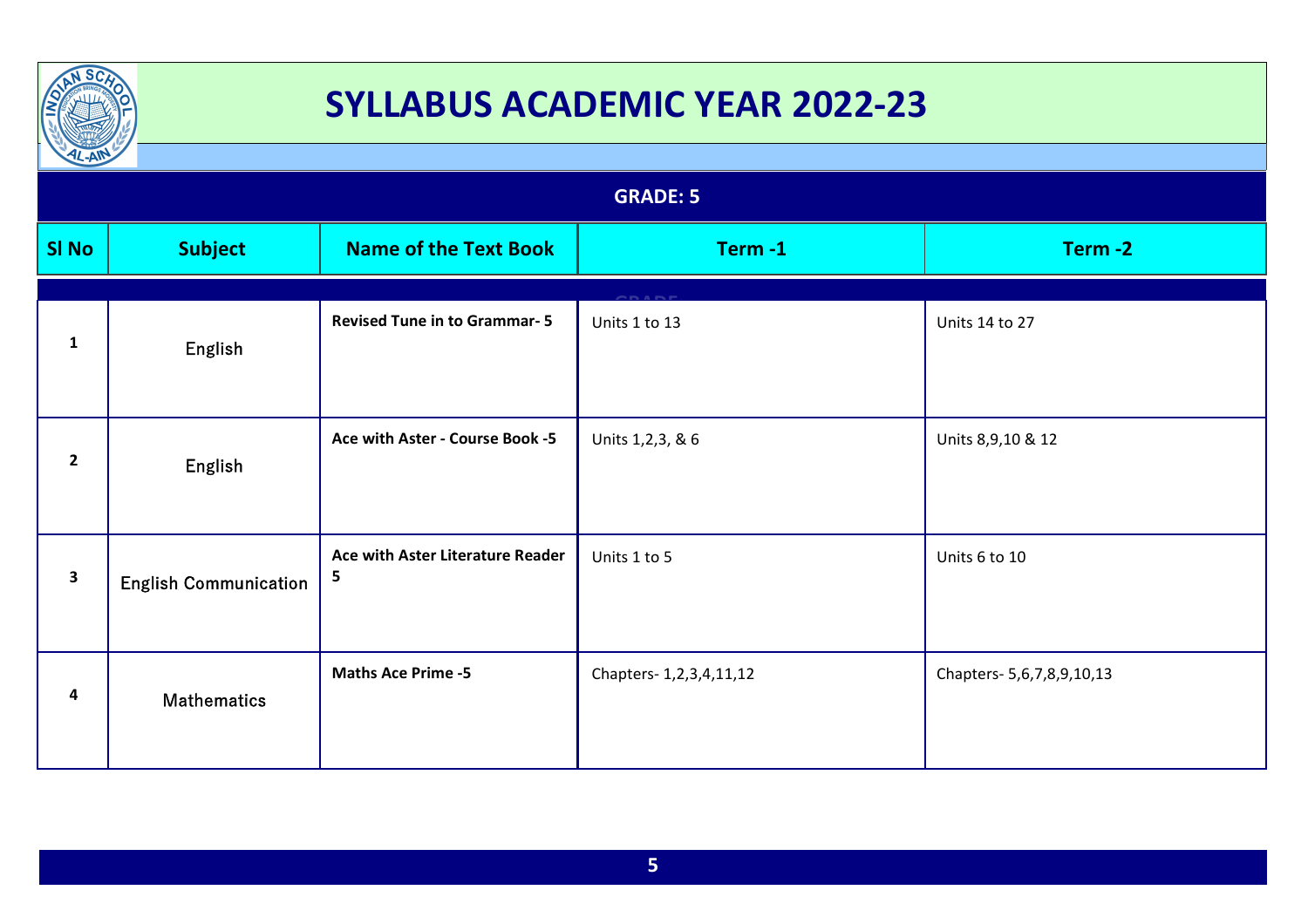

| $\frac{1}{2}$  |                             |                                      |                           |                                            |
|----------------|-----------------------------|--------------------------------------|---------------------------|--------------------------------------------|
|                | <b>GRADE: 5</b>             |                                      |                           |                                            |
| <b>SI No</b>   | <b>Subject</b>              | <b>Name of the Text Book</b>         | Term-1                    | Term-2                                     |
|                |                             |                                      |                           |                                            |
| 5              | <b>Science</b>              | <b>Expanded Universal Science</b>    | Chapters 1,5,6,8,10,13,14 | 2, 3, 4, 7, 9, 11, 12                      |
| 6              | <b>Social Science</b>       | <b>New Longman Vistas -5</b>         | Lesson- 1,2,3,5,6,7,8,9   | Lessons- 10,11,12,13,14,16,17,18,19,20,21  |
| $\overline{7}$ | <b>General Knowledge</b>    | <b>New General Knowledge Book -5</b> | Chapters: 1 - 20          | Chapters: 21 - 40                          |
| 8              | <b>General Arabic (MOE)</b> | العربية تجمعنا                       | Part 1 lessons: 1.4.6.7.8 | Part 2: lessons:1.2.4 -part 3: lessons:3.4 |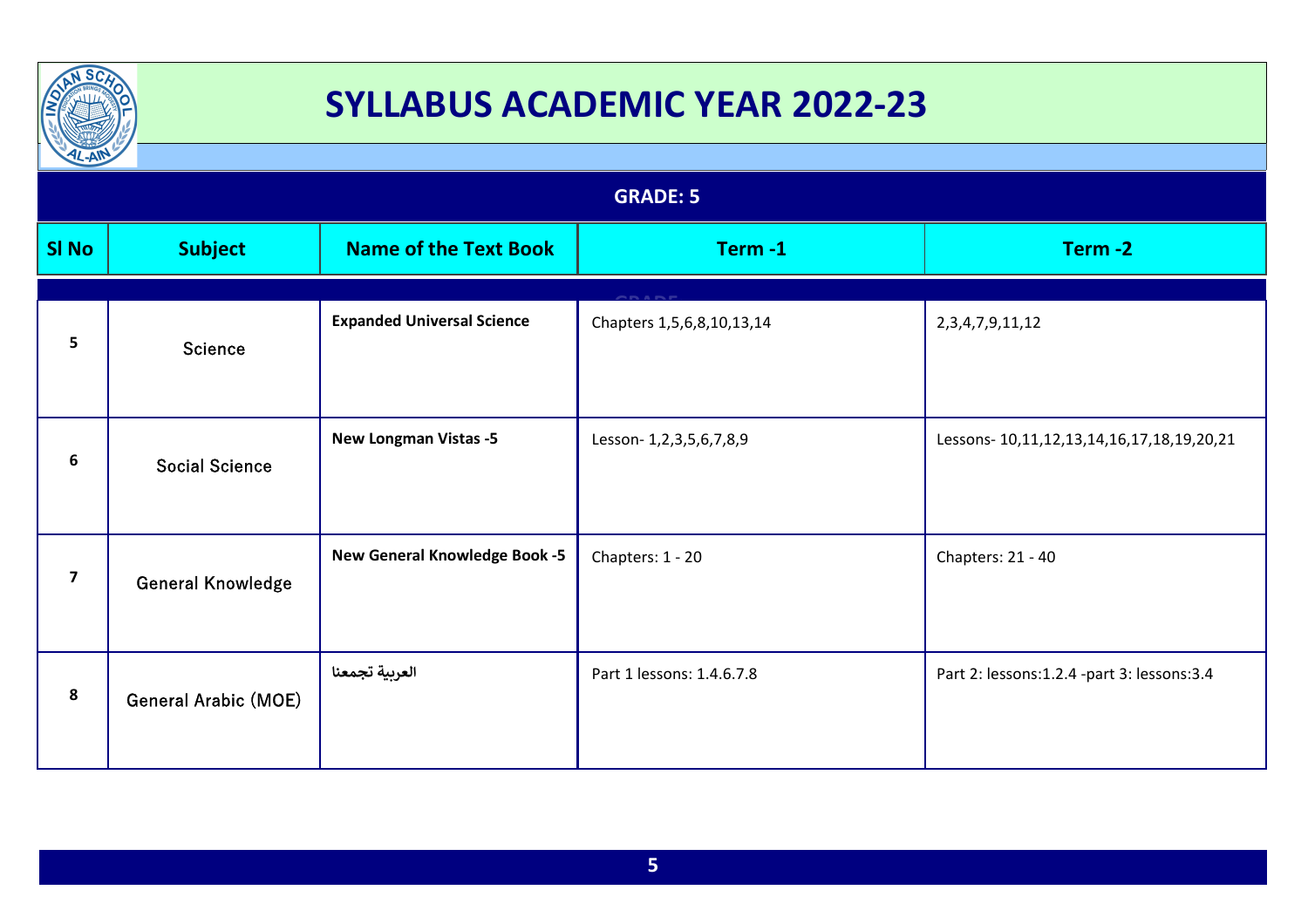

| $\frac{1}{2}$   |                           |                                                                      |                                                                              |                                                                                             |
|-----------------|---------------------------|----------------------------------------------------------------------|------------------------------------------------------------------------------|---------------------------------------------------------------------------------------------|
| <b>GRADE: 5</b> |                           |                                                                      |                                                                              |                                                                                             |
| <b>SI No</b>    | <b>Subject</b>            | <b>Name of the Text Book</b>                                         | Term-1                                                                       | Term-2                                                                                      |
|                 |                           |                                                                      |                                                                              |                                                                                             |
| 9               | <b>UAE Social Studies</b> | Our UAE, Our World:<br>Understanding our past, present<br>and Future | Volume-1 Lesson-<br>1,2,3,4,5,6,7,8,9,10,11Volume-2 Lesson-<br>1, 2, 3, 4, 5 | Volume-2 Lesson-6,7,8,9,10 Volume-3<br>Lesson-1,2,3,4,5,6,7,8,9,10                          |
| 10              | <b>Moral Education</b>    | <b>MORAL EDUCATION GRADE5</b>                                        | <b>UNIT 1 2 &amp; 3</b>                                                      | <b>UNIT 4 &amp; 5</b>                                                                       |
| 11              | <b>Islamic Studies</b>    | <b>Islamic Education -5</b>                                          | Unit 1 - Lessons: 2 & 3 : Unit 2 - Lessons:<br>3,4,5 Unit 3Lesson: 2         | Unit 2: Lessons: 3,4,5, Unit 4: Lessons: 5, 3,<br>Unit 5: Lessons: 2,4,5, Unit 6: Lesson: 4 |
| 12              | <b>Islamic Studies</b>    | Qura`n                                                               | Surah Al-Infitar, Surah Al-Takwir, Surah Al-<br>Abasa                        | Surah Al-Naziat, Surah Al-Naba',                                                            |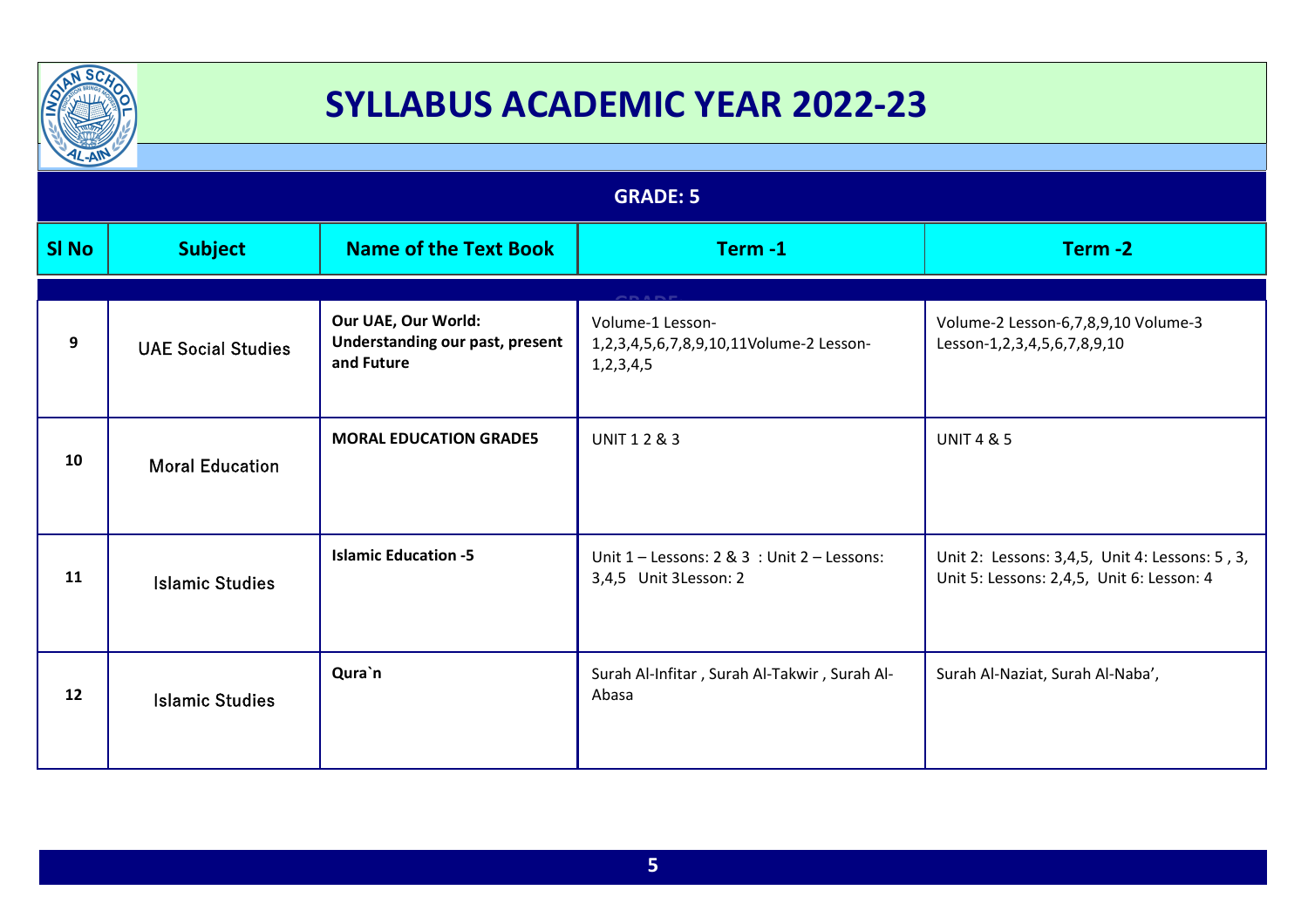

| $\frac{1}{2}$   |                               |                              |                                                                                                                                                                                                              |                                                                                                                                                                                                                       |
|-----------------|-------------------------------|------------------------------|--------------------------------------------------------------------------------------------------------------------------------------------------------------------------------------------------------------|-----------------------------------------------------------------------------------------------------------------------------------------------------------------------------------------------------------------------|
| <b>GRADE: 5</b> |                               |                              |                                                                                                                                                                                                              |                                                                                                                                                                                                                       |
| <b>SI No</b>    | <b>Subject</b>                | <b>Name of the Text Book</b> | Term-1                                                                                                                                                                                                       | Term-2                                                                                                                                                                                                                |
|                 |                               |                              |                                                                                                                                                                                                              |                                                                                                                                                                                                                       |
| 13              | Hindi                         | Gunjan Hindi Paathmaala-5    | Chapter: 4,5,6,7-Chapter 3 (reading, reading<br>assessment) & Grammar:- sarvnaam ke bhed,<br>ling, vachan, vilom shabd, patr, anuchhed,<br>apathit - pathit gadyansh, chitr varnan,<br>vartani shuddh karna. | Chapter: 9,10,13,16--- chapter 14 (reading,<br>internal assessment) & Grammar:- vakya ke<br>bhed, muhavare, patr, anuchhed, pathit-<br>apathit gaddyansh, paryayvachi shabd,<br>vartani shuddh karna.) nal assessment |
| 14              | Malayalam                     | Kerala Padavali -5           | Lessons: 1,2,3,4,5&6                                                                                                                                                                                         | Lessons: 7,8,9,10,11&12                                                                                                                                                                                               |
| 15              | Art & Craft                   | My Book of Art and Craft -5  | Lesson-<br>1, 2, 3, 4, 5, 6, 7, 8, 9, 10, 11, 12, 13, 14, 15, 16, 17, 18, 1<br>9,20                                                                                                                          | Lesson-<br>21, 22, 23, 24, 25, 26, 27, 28, 29, 30, 33, 34, 35, 36, 3<br>8                                                                                                                                             |
| 16              | <b>Information Technology</b> | <b>Click Code Connect -5</b> | Chapters 1,2,3                                                                                                                                                                                               | Chapters 4,5,6                                                                                                                                                                                                        |